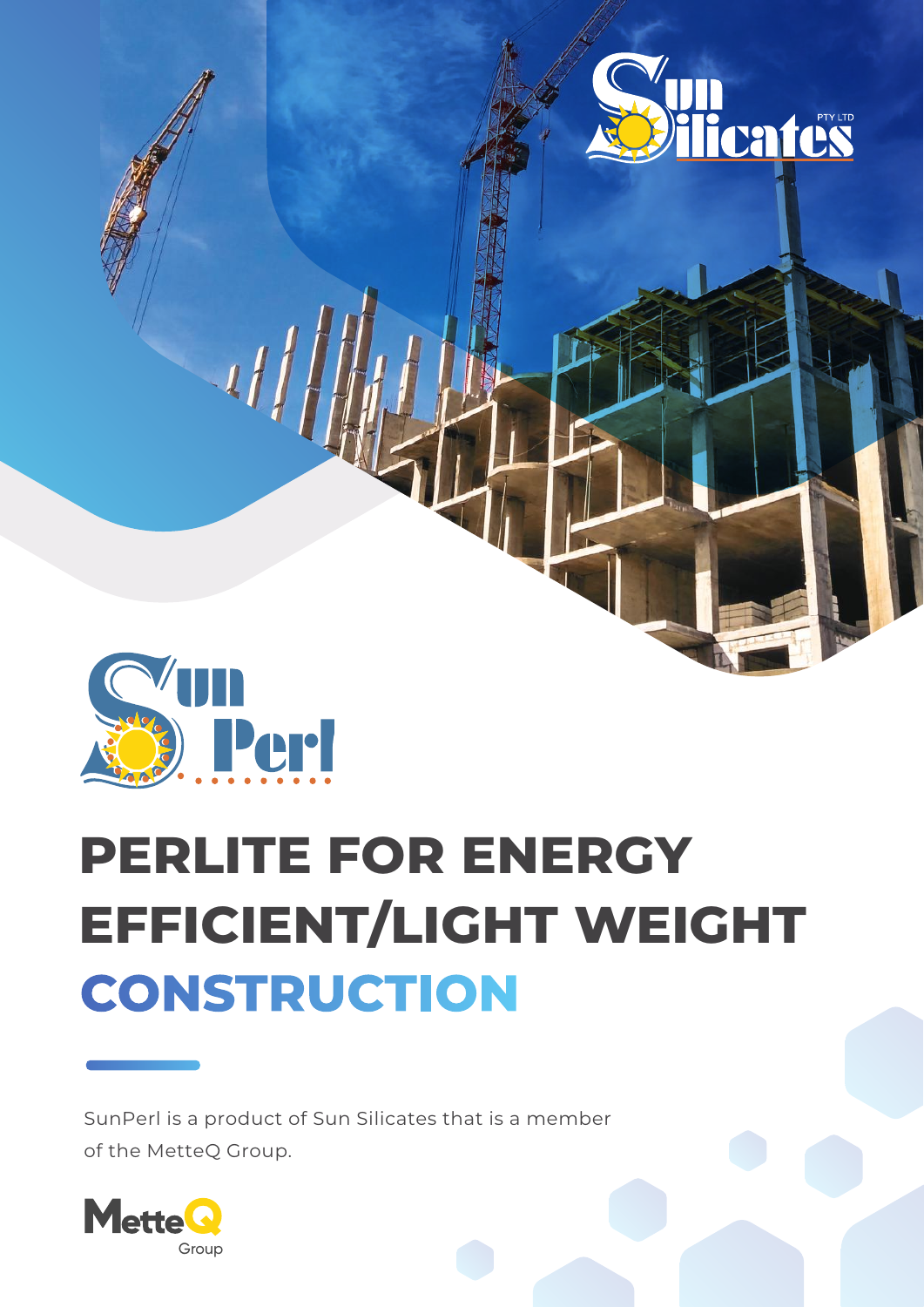# **TABLE OF**

| 1. Introduction to SunPerl – Construction grade Perlite | $P. 1-2$   |
|---------------------------------------------------------|------------|
| <b>1.1</b> What is Perlite?                             | <b>P.1</b> |
| <b>1.2</b> Production of Perlite                        | P.1        |
| <b>1.3</b> Perlite in construction                      | P.2        |
| 2. Properties of SunPerl                                | $P. 2-3$   |
| <b>3. SunPerl Cement Mixtures</b>                       | $P. 4 - 5$ |
| <b>3.1</b> SunPerl – Cement Mixture Ratio Guideline     | P.4        |
| <b>3.2</b> SunPerl – Cement Mixture Properties          | <b>P.5</b> |
| 4. Mixing Instructions For Construction Perlite         | P. 6       |
| <b>5. Plaster Application Procedure</b>                 | P.7        |
| <b>6. Screeds Application Procedure</b>                 | <b>P.8</b> |
| 7. On-Site Training                                     | <b>P.9</b> |
| <b>SABS Thermal Conductivity Test Reports</b>           | <b>P.9</b> |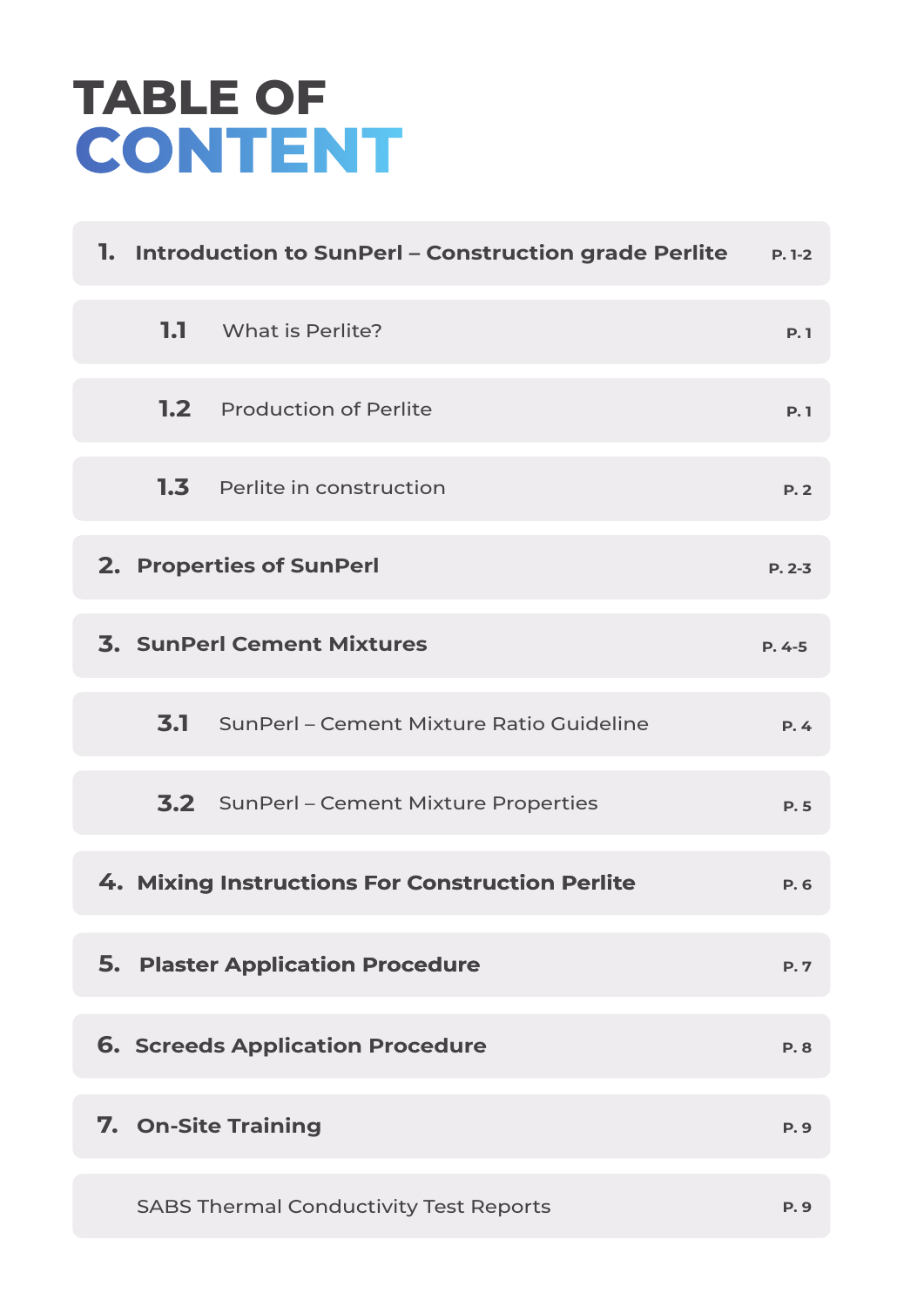## **1.**

### **INTRODUCTION TO SUNPERL-CONSTRUCTION GRADE PERLITE**

#### **1.1 What is Perlite?**

Perlite is a non-toxic, naturally occurring siliceous volcanic rock. Perlite is formed by the rapid cooling of viscous magma or lava. The distinguishing feature which sets perlite apart from other volcanic glasses is that when heated to a suitable point in its softening range, it expands from four (4) to approximately twenty (20) times its original volume. Perlite is an inert and odourless mineral and is 100% safe to use.

Perlite is a versatile and sustainable mineral that is mined and processed with a negligible impact on the environment. The green community recognizes perlite enhanced products  $-$  like insulation  $-$  as a high-performance solution drawn from natural material of nearly unlimited supply through the world Sun silicates imports perlite from Turkey – which ensures that we deliver quality products to our clients.

#### **1.2 Production of Perlite**

This expansion process is due to the presence of two to six percent combined water in the crude perlite rock. When quickly heated to above 870°C, the crude rock pops (almost like popcorn) as the combined water vaporizes and creates countless tiny bubbles in the heat softened glassy particles. It is these tiny glass-sealed bubbles which account for the amazing light weight and other exceptional physical properties of expanded perlite. Unexpanded ("raw") perlite has a bulk density around 1100 kg/m<sup>3</sup> (1.1 g/cm<sup>3</sup>), while typical expanded perlite has a bulk density of about  $30-150$  kg/m<sup>3</sup> (0.03-0.150 g/cm<sup>3</sup>).

The expansion process also creates the perlite's white colour – which is one it's most distinguished characteristics. While the crude perlite rock may range from transparent to light grey to glossy black, the colour of expanded perlite ranges from snowy- to greyish white. Expanded perlite can be manufactured to weigh from 32 kg/m<sup>3</sup> to 240 kg/m<sup>3</sup>, making it adaptable for numerous uses.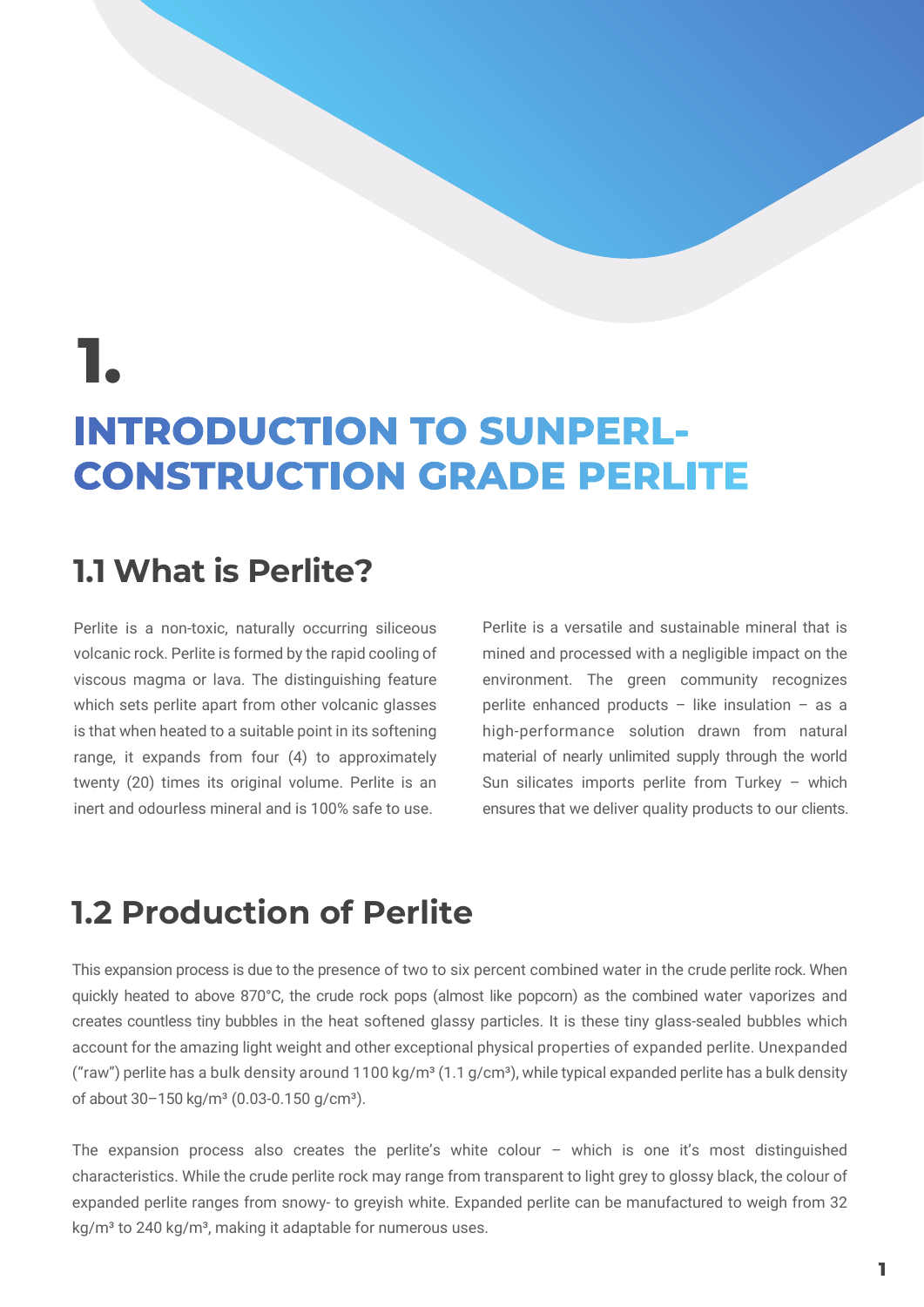#### **1.3 Perlite in construction**

Because of the perlite mineral's low density and relatively low price, many commercial applications have developed over the past few years especially eco-friendly mixtures of perlite and cement.

**Uses in the construction and manufacturing fields include:**

- Lightweight insulating plasters
- Under floor insulation
- Insulation screed on concrete or corrugated steel roofs
- Lightweight Insulating concrete
- Loose filling of cavities for insulation
- Fireproofing of structural steel columns

### **2.**

### **PROPERTIES OF SUNPERL**

The thermal conductivity (k) of loose SunPerl is 0.04 to 0.05 W/m·K compared to 0.4 W/m·K which is the thermal conductivity of ordinary plaster sand. SunPerl has a very low bulk density of between 75 and 100 kg/m<sup>3</sup>.

SunPerl is harmless, non-toxc and safe to use, find our MSDS at www.sunsilicates.co.za

The thermal resistance or "R-value" for loose fill SunPerl is calculated by dividing the thickness of the fill layer by the thermal conductivity (k) of SunPerl thus for:

• 16 mm loose fill - *R* 16 mm = 
$$
\frac{0.016 \text{ m}}{0.05 \text{ W/m} \cdot \text{K}} = 0.32 \text{ m}^2 \cdot \text{K/W}
$$

• 20 mm loose fill - 
$$
R
$$
 20 mm = 
$$
\frac{0.020 \ m}{0.05 \ W/m \cdot K} = 0.60 \ m^2 \cdot K/W
$$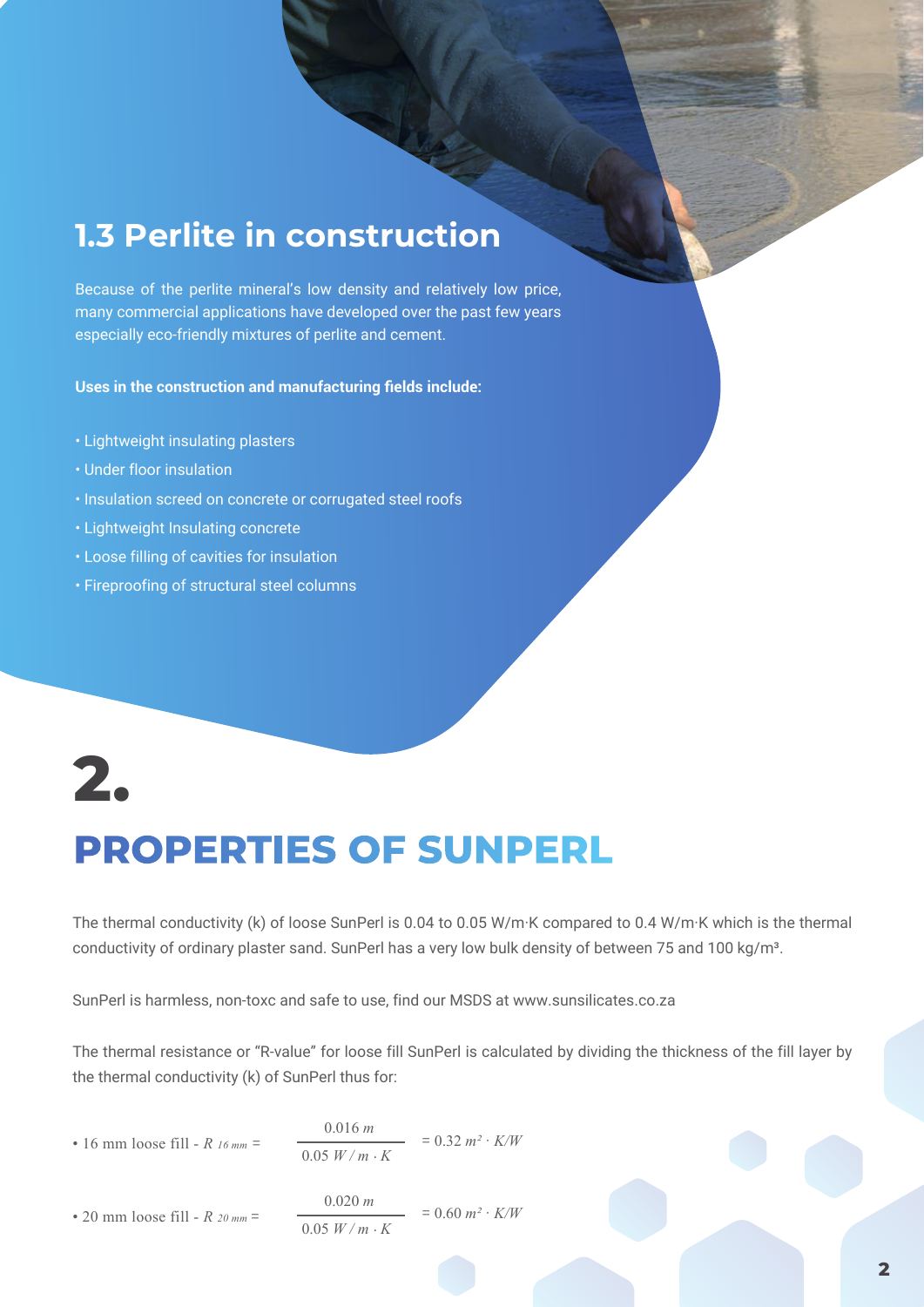### **PROPERTIES OF SUNPERL**

In Table 1 the expected thermal conductivity of SunPerl Cement mixtures is shown. Density and thermal conductivity decreases as the ratio of SunPerl to cement increases.

**Table 1.** Thermal conductivity of SunPerl Cement Mixtures by Volume

| <b>MIX Ratio</b>  | <b>Density</b> | <b>Thermal Conductivity*</b> |
|-------------------|----------------|------------------------------|
| (SunPerl: Cement) | $(kg/m^3)$     | (W/mK)                       |
| 3.0:1             | 638.7          | 0.1390                       |
| 4.5:1             | 459.3          | 0.1046                       |
| 6.0:1             | 442.9          | 0.0962                       |

*\*Tested at SABS by means of a Heat Flow Meter Apparatus in accordance with SANS 8301:2010. See Appendix A for test reports.*

As expected strength increases as density increases thus a low ratio of SunPerl to Cement will have the highest strength. The expected compressive strength of SunPerl and Cement mixtures is shown in Table 2.

**Table 2.** Compressive strength of SunPerl Cement Mixtures by Volume

| <b>MIX Ratio</b>             | <b>Wet Density</b> | <b>Dry Density</b> | <b>Compressive Strength*</b> |
|------------------------------|--------------------|--------------------|------------------------------|
| $(SunPerl:Cement)$ $(kg/m3)$ |                    | $(kq/m^3)$         | (MPa)                        |
| 3.0:1                        | 1000               | 800                | ±15                          |
| 4.5 : 1                      | 800                | 600                | ±10                          |
| 6.0:1                        | 650                | 500                | ±5                           |

*\*Average of tests performed at SIKA*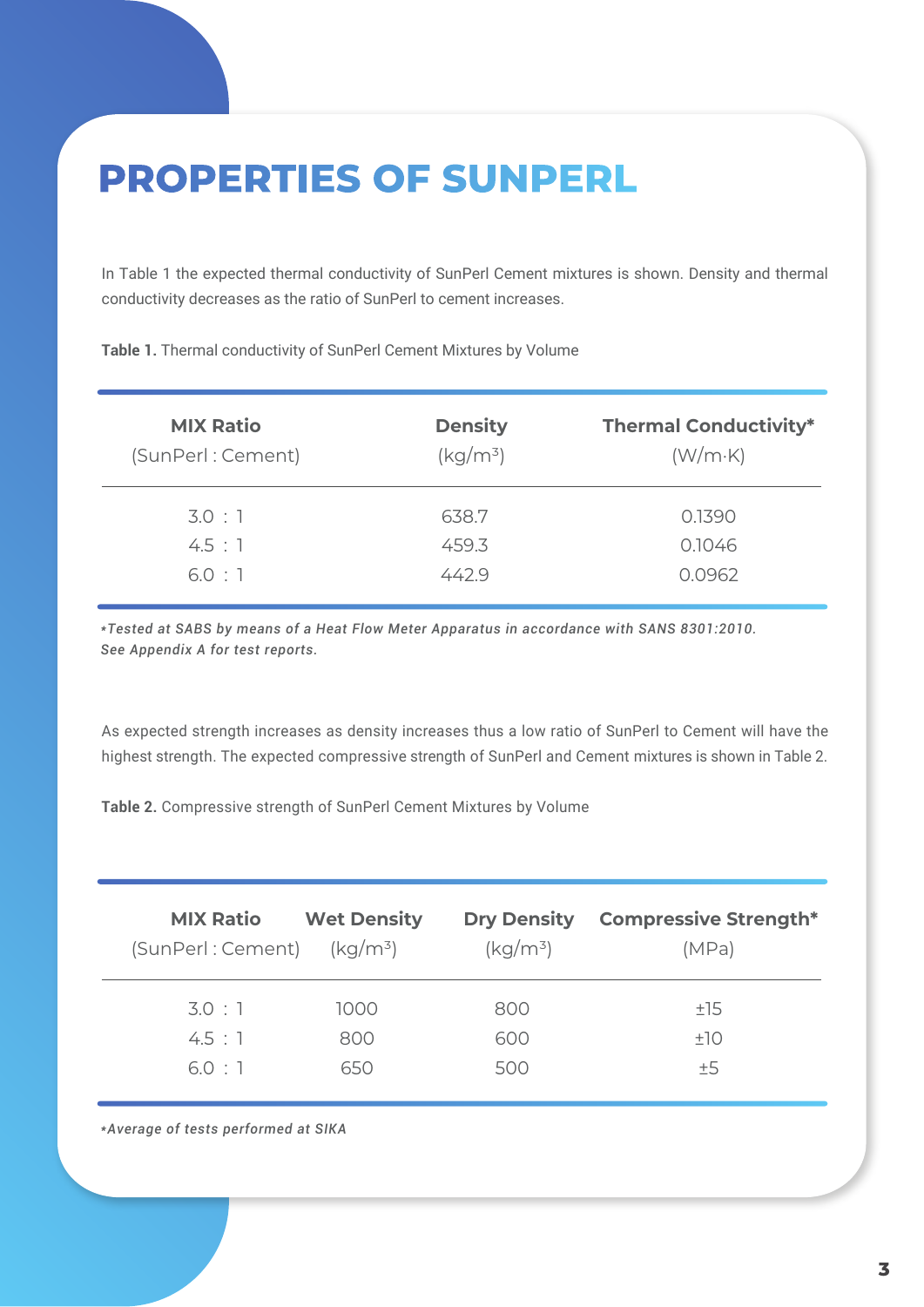# **3. SUNPERL CEMENT MIXTURES**

### **3.1 SunPerl – Cement Mixture Ratio Guideline**

Sun Silicates recommends the use of ordinary 42,5N cement for SunPerl – Cement mixtures. In Table 3 different mix ratios (by volume) of SunPerl and Cement is shown, this should only be used as a guideline and any final decision should only be made after consulting Sun Silicates. Water addition will vary with cement type and care should be taken not to add too much water.

#### **Table 3. SunPerl – Cement Mix ratio guideline. Ratios by Volume**

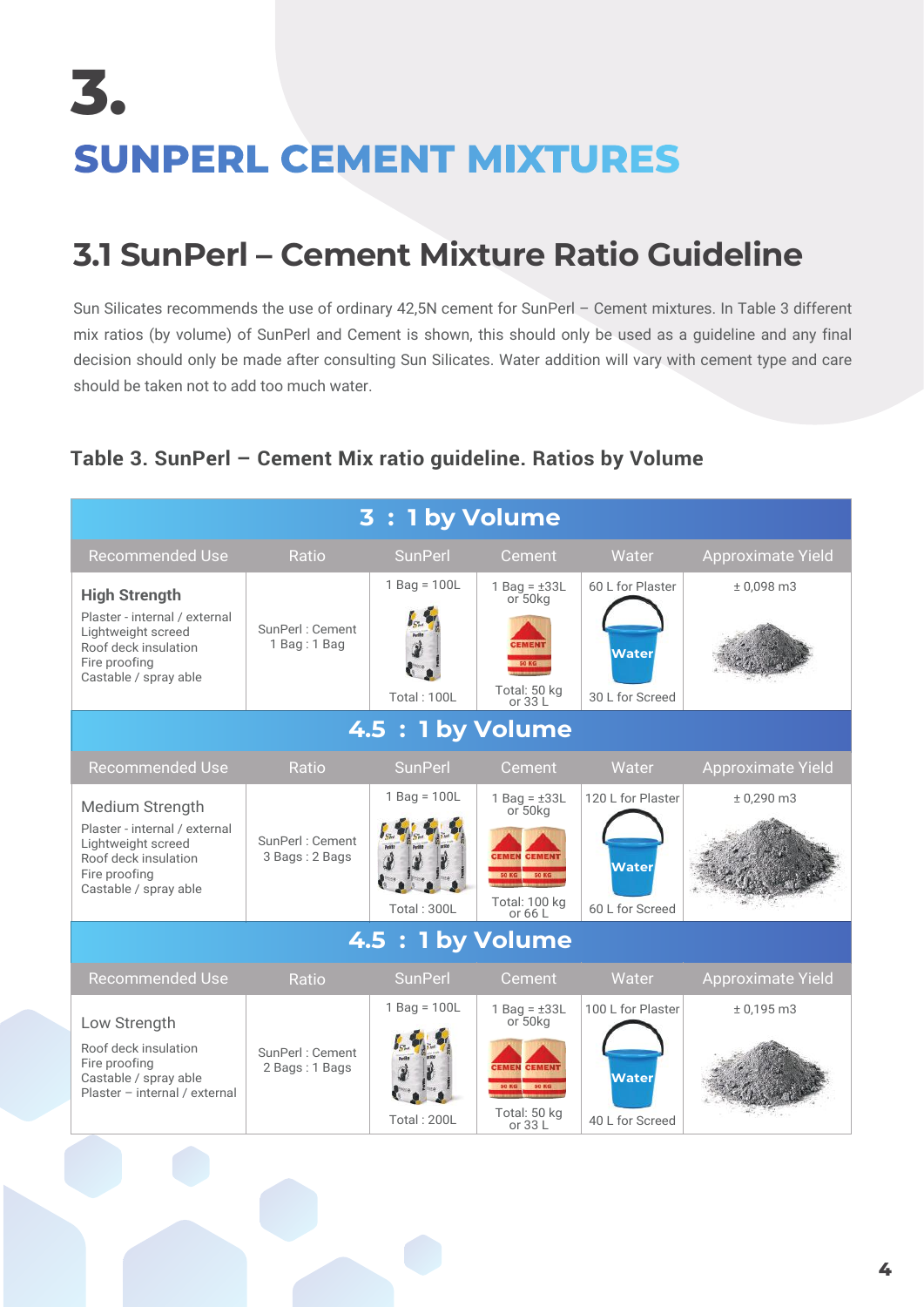#### **3.2 SunPerl – Cement Mixture Properties**

Expected thermal conductivity vs as cast density for perlite – Cement mixtures is shown in Figure 1; this may vary when using admixtures.



Obtained from data published in the Oak Ridge National Laboratory Report ORNL/sub/86 - 22020/1

**Figure 1.** Average thermal conductivity of mixtures of perlite and cement vs as cost density.

The thermal conductivity (k) of SunPerl - Cement mixtures range from 0.09 to 0.14 W/m·K compared to 0.72 W/m·K which is the thermal conductivity of ordinary cement plaster with sand aggregate. The thermal conductivity of SunPerl – Cement mixtures is even lower than predicted by Figure 1.

The thermal resistance or "R-value" for SunPerl – Cement mixture is calculated by dividing the thickness of the applied layer by the thermal conductivity (k) of the specific SunPerl - Cement mixture; thus for example a 4.5 : 1 ratio:



The R value for 16 and 20 mm ordinary plaster would be 0.02 and 0,03 respectively thus more than 6 times the insulation that ordinary plaster would provide.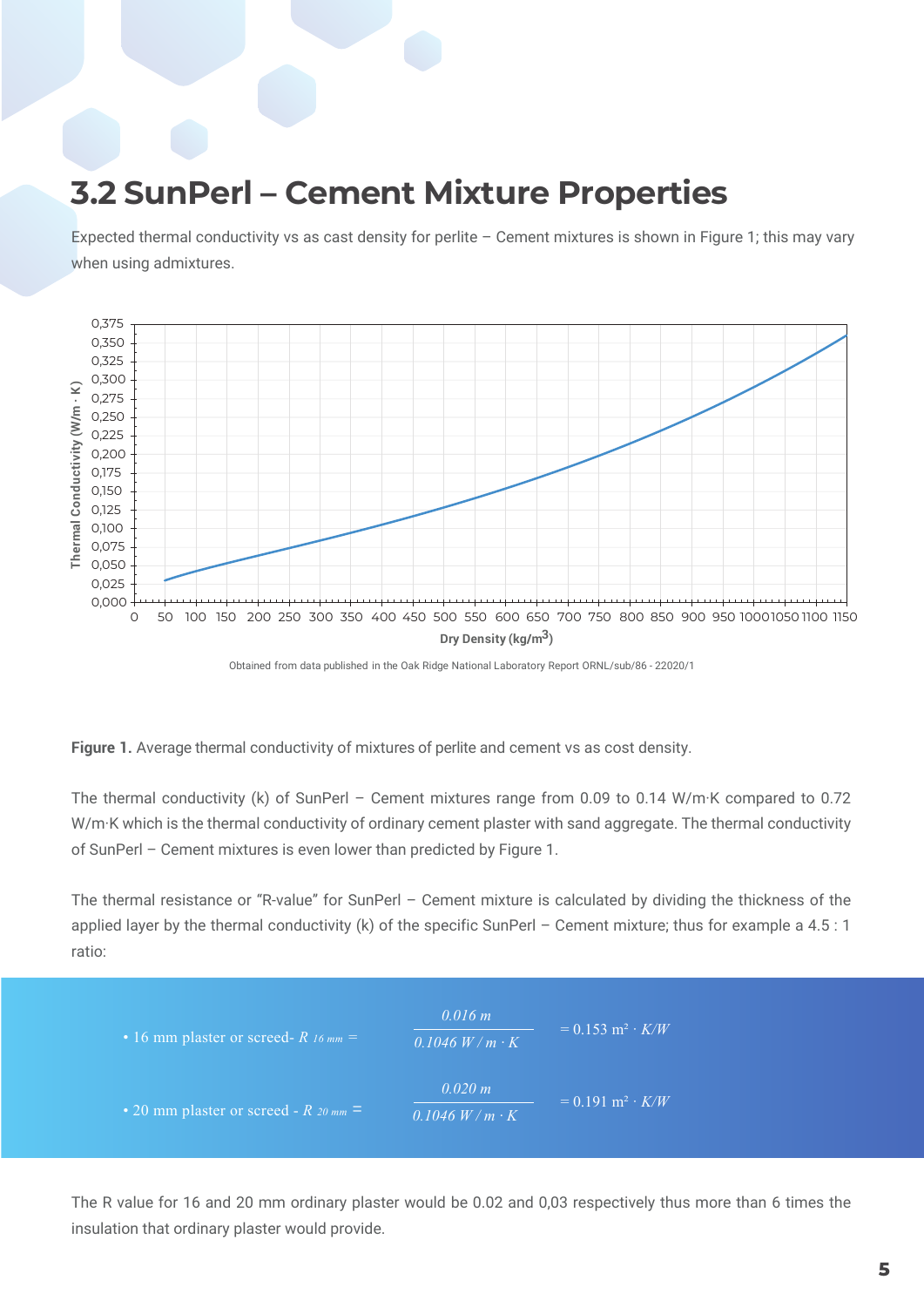

### **MIXING INSTRUCTIONS FOR SUNPERL IM100 CONSTRUCTION PERLITE**

- Type off cement: 42.5N Cement is recommended. **01**
- Use mix ratios by volume: page 4 off catalogue. **02**
- Clean the area where the perlite and cement is to be mixed. **03**
- Pour the perlite onto the floor. **04**
- Spread the cement on top of the perlite. **05**
- One will notice that the perlite is white in color and the cement is grey. **06**
- The two has to be mixed in the dry state first until the mix is uniformly grey in color. **07**
- Now the mix can be opened to make space for the water. **08**
- Don't add all the water at the same time. Mix 2 x 20 L buckets at a time. See correct water ratio on page 4 of catalouge. **09**
- For screeds the mix is a relative dry mix. **02**
- For plaster the mix is a wet mix. **022**

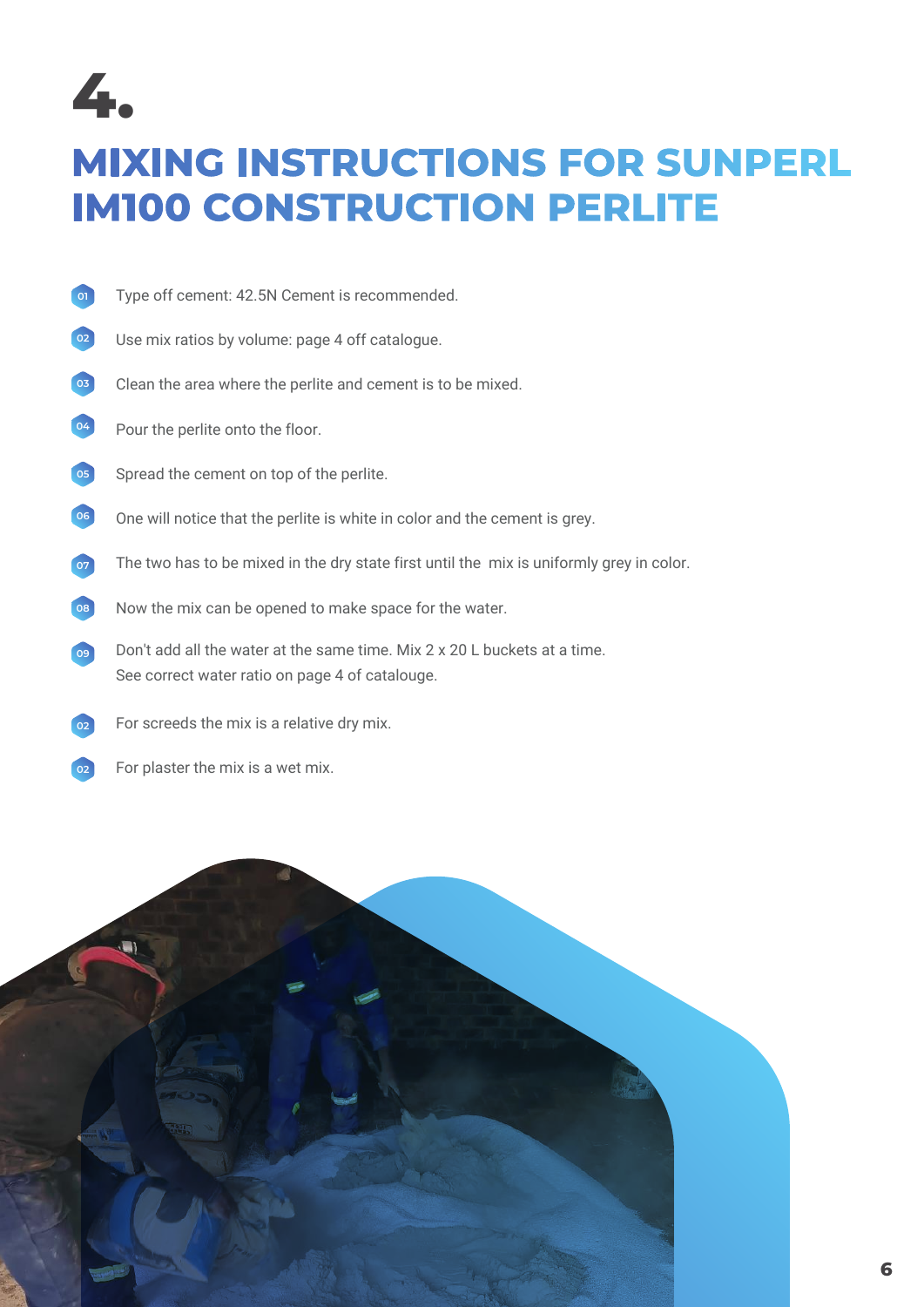

Dampen the wall with water before plastering. This will prevent the paster from drying prematurely and prevent cracking. **01**



For smooth surfaces; a keying agent is required. Mixing some SunPerl IM100 Construction Perlite with the keying agent. Apply this slush to the smooth surface. Previously plastered surfaces should be chipped. This will ensure good adhesion.

SunPerl IM100 Construction Perlite should not be thrown on to the wall. It must be smeared onto the wall in an upwards motion. Because SunPerl is so light this will ensure that no air is trapped between the wall and the plaster.



**03**

Allow the plaster to set for an hour before the straight edge is applied. A good test is to check if the plaster has set enough. Use your thumb and press the plaster. If the plaster makes a small indentation and is firm. It is ready to cut. When you press with your thumb on the plaster and it indents easily and moves when pressing with your thumb then the plaster needs more time to cure.



Once the plaster has been leveled. Use a skim plaster float This will ensure a cement and fine perlite layer appears on the surface. Then apply a steel float. This will ensure a very smooth finish.



SunPerl plaster should be kept damp for 3 days (recommended for 7 days). This will ensure the cement has enough time to hydrate.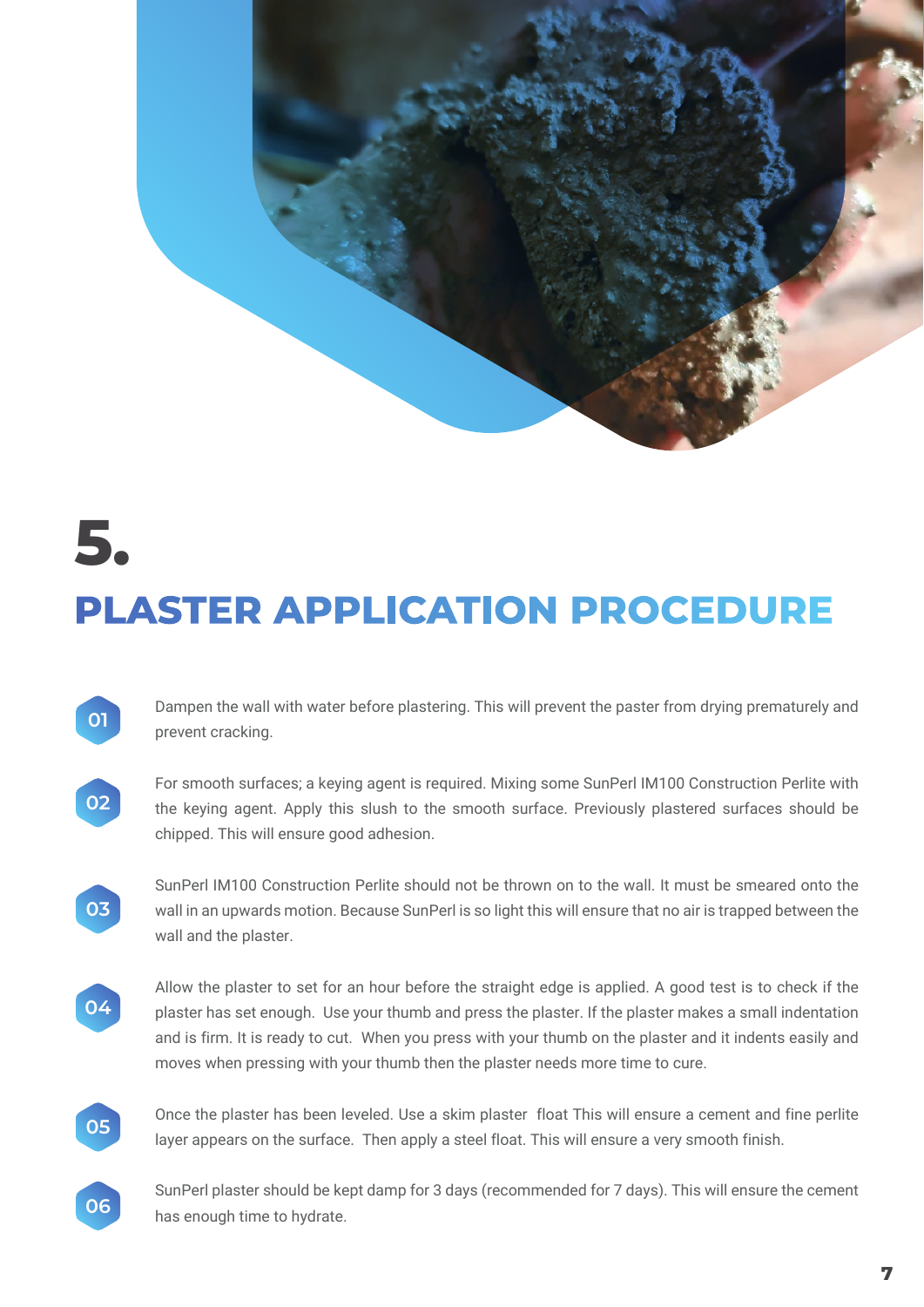## **6. SCREED APPLICATION PROCEDURE.**

| 01 | Ensure the area that needs to be screeded is clean and free of dust, oil, and lose particles.                                                                                                                                                                                                               |
|----|-------------------------------------------------------------------------------------------------------------------------------------------------------------------------------------------------------------------------------------------------------------------------------------------------------------|
| 02 | When Screeding smooth areas like IBR and Corrugate sheets a keying agent is required. Mix some<br>SunPerl and keying agent and apply to the smooth surface to create a slush. This slush will ensure<br>a rough surface with good adhesion. The slush should be tacky when the screed is applied - NOT dry. |
| 03 | When screeding concrete roofs and floors a keying agent and cement slush is required.                                                                                                                                                                                                                       |
| 04 | Place the SunPerl screed material on the surface.                                                                                                                                                                                                                                                           |
| 05 | Compact the screed lightly by tamping the screed. Do NOT over compact.                                                                                                                                                                                                                                      |
| 06 | After compacted, level the screed with a straight edge and spirit level.                                                                                                                                                                                                                                    |
| 07 | Now the screed can be floated with a wooden float. Use a block brush to apply water to the surface<br>and float.                                                                                                                                                                                            |
| 08 | The screed needs to be kept damp for 3 days (recommended 7 days).                                                                                                                                                                                                                                           |
| 09 | The screed need to be a 100% cured before you can tile, lay carpets or laminating flooring.                                                                                                                                                                                                                 |
| 10 | The screed needs to be 100% cured before you can tile                                                                                                                                                                                                                                                       |